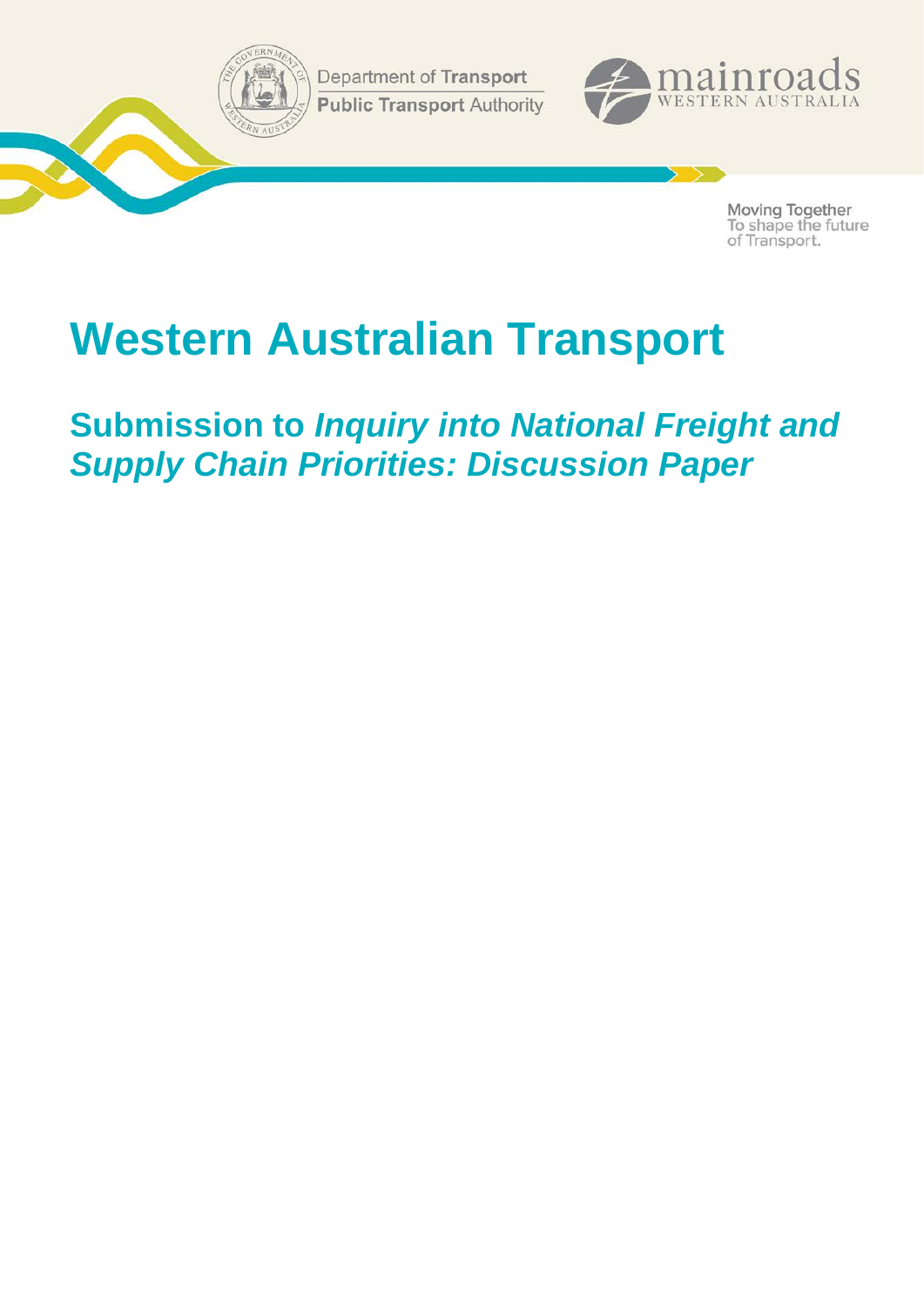# **Introduction**

The Western Australian Transport Portfolio comprises Main Roads Western Australia (MRWA), the Public Transport Authority (PTA) and the Department of Transport. Together, these agencies work to accommodate both the movement of passengers and freight and collaboratively pursue the best outcomes for the State.

It is becoming increasingly apparent that the rapid change of technology, business models and social structures are changing the transport task, both in mode and method. However, how and when these changes occur and the impact that they will have is not yet clear. Infrastructure solutions may only be effective in the short to medium term. Policy and regulatory approaches providing alternative solutions need to become more flexible to facilitate Governments responding to environmental changes in a timely and innovative manner. Furthermore, it is no longer appropriate for Governments to extrapolate past performance and trends as an indicator for future needs.

The Western Australian Transport Portfolio is developing programs to deliver short and long term improvements in productivity across supply chains. These include:

- the identification and implementation of Fremantle Port landside freight productivity improvements (such as decreasing truck empty running, increasing freight on rail and improving some road intersections);
- mapping out and identifying projects to improve productivity across agricultural supply chains in the southern half of the State; and
- port master planning to determine the ultimate port and associated landside facilities required to support the Perth metropolitan region.

Whilst this submission considers the existing supply chains and opportunities to improve infrastructure in the short term, it also recommends other opportunities for reform be explored. The Land Transport Regulation 2040 work undertaken by the National Transport Commission incorporates scenario planning and sets a benchmark for the development of future strategies.

Where there are particular items in this response relevant to the questions raised in the Discussion Paper, these have been related to the question number. Otherwise, they have been grouped thematically. Case studies have also been included where they demonstrate how Western Australia has taken an approach which may provide benefits if applied nationally.

# **Western Australian freight context**

Western Australia's freight task is diverse, and encompasses the movement of bulk export commodities, livestock, manufactured goods and the transportation of finished products for household consumption. Western Australia is an export State and exports 43 per cent of Australia's exports by value and 60 per cent of Australia's exports by weight.

The remote nature of much of the bulk freight in Western Australia creates specific transport challenges due to vast distances, small population, climatic extremes and demanding freight tasks – these are challenges that require a more considered approach to transport regulation, infrastructure and service delivery to maximise the efficiency and safety of freight transport. Innovation, data and technology are essential to ensure the WA economy continues to grow and contribute to the nation's prosperity.

General containerised freight is largely packed or unpacked in the major container precinct on the eastern side of the metropolitan area in Kewdale/Forrestfield, which processes both interstate and import/export containers, with the latter transported by rail or road to Fremantle Port.

The State-owned rail freight network extends across the southern half of the State and connects to the Eastern-Goldfields Railway owned and operated by ARTC. The PTA operates passenger transport services on both road and rail, and also manages the lease of the State-owned freight rail network, currently leased to Arc Infrastructure (previously Brookfield Rail) until 2049. Priorities on the freight rail network are only considered within this document at a strategic level and any more detailed consideration should be provided by and discussed with the infrastructure manager.

2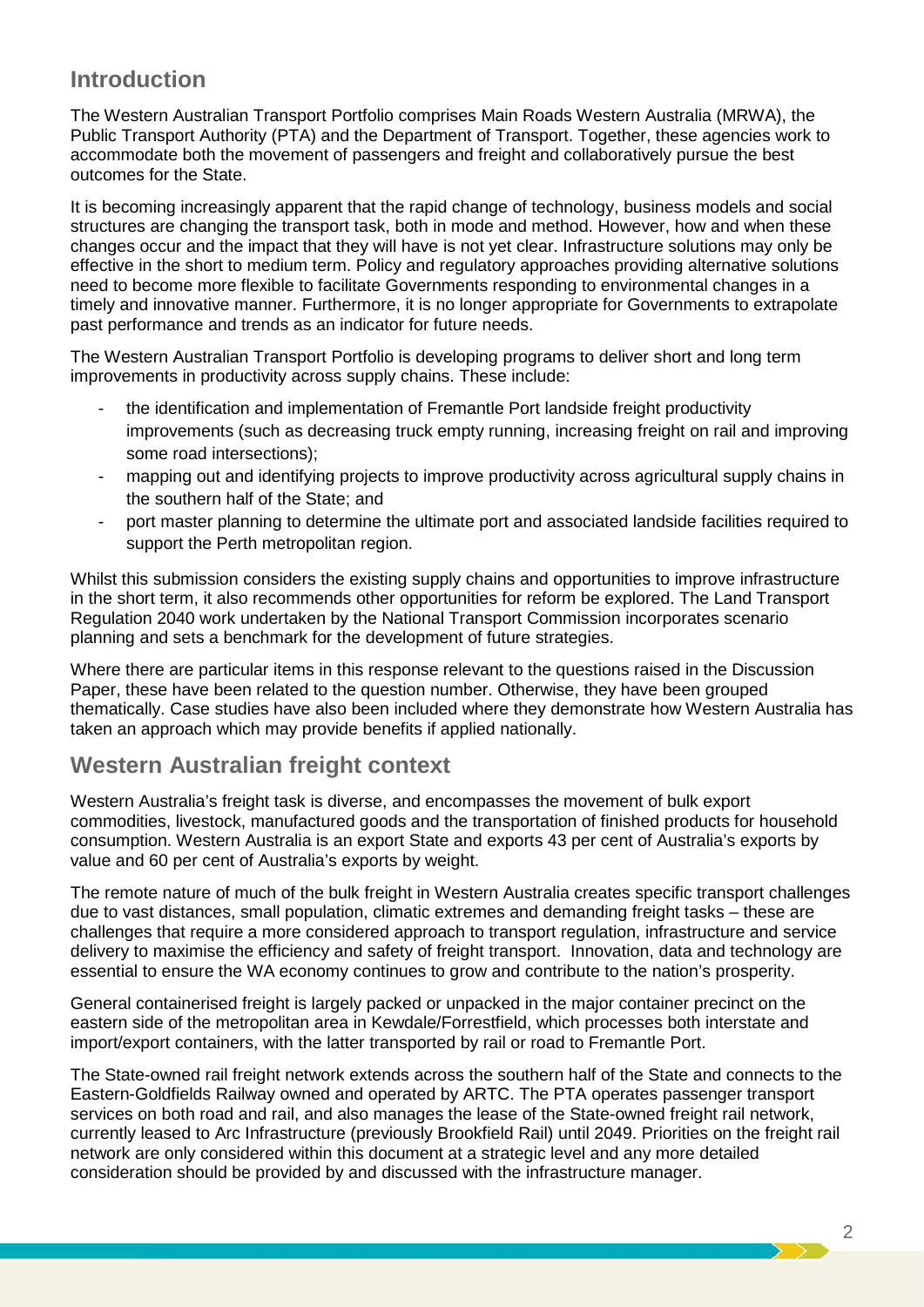MRWA manages the primary road network in Western Australia, including both arterial urban roads and key regional freight roads. Local Government Authorities are responsible for maintaining lower trafficked roads within their jurisdictions.

Intermodal terminals (IMTs) in Western Australia are operated privately and on a commercial basis, in many cases on land leased from the State Government for freight purposes. In accordance with the recently published Perth Freight Transport Network Plan (2016), land for potential future IMT development has been quarantined for this purpose. This does not in any way restrict private businesses from developing their own intermodal terminals in other locations.

There are eight major ports in Western Australia governed by five Port Authorities, in addition to one managed under a Port Operating Agreement with the Minister for Transport and multiple other port facilities managed by private organisations. Regional ports primarily export bulk mineral and agricultural resources; Fremantle Port services the metropolitan area and is currently the only container port in Western Australia.

In order to maximise the productivity benefits of limited State Government funding, State agencies continue to investigate options to partner with private industry and also pursue soft infrastructure solutions.

### **2.1 (a) What infrastructure is used in your supply chain and how well does it perform?**

Road and rail are both competitive and complementary transport modes. Economies of scale make rail the preferable option for long-haul bulk freight transport, where short-haul flexible deliveries are best suited to road transport. Many transport tasks in between are contestable between road and rail, such as port container shuttle services, or bulk freight transported a distance of less than 150km. Improving the efficiency of rail, thereby reducing the cost differential between the two modes, will incentivise the use of rail transport where road and rail are contestable.

The Perth urban rail network has limited interaction with the movement of freight. Infrastructure, specifically tunnels and bridges, limits the type of rolling stock which can access and travel through the network. The network is predominantly narrow gauge with sections of dual gauge between Midland and East Perth, the termination of the EGR (14 kilometres) and a short section between Robb Jetty and North Quay in Fremantle (6 kilometres).

The current volume of freight and passenger rail movements on the shared track in the metropolitan area does not inhibit either service. However, increased growth in either passenger or freight transport may require expansion of existing infrastructure. There are also infrastructure constraints that currently preclude double stacking of containers into the metropolitan area beyond Kewdale/Forrestfield.

The Western Australian Government has committed to increasing the subsidy per container for eligible containers transported by rail between Kewdale/Forrestfield and the Fremantle Port Inner Harbour, to reduce the heavy vehicle movements in the metropolitan area. In 2016/17, rail captured 15 per cent of the container throughput of Fremantle Port, reducing the number of trucks on key arterial roads by up to 100,000 one-way movements. The subsidy is not intended to be a permanent solution to underwrite competitive neutrality, but in the short term is assisting in meeting Government objectives of more freight on rail and reducing congestion.

Infrastructure solutions need to be considered as only one approach to addressing a deficiency or seizing on an opportunity to improve productivity across the supply chain.

The existing transport infrastructure priorities for Western Australia are articulated in published plans including the Regional Freight Transport Network Plan (2013) and Perth Freight Transport Network Plan (2016). These plans are robust responses to meeting future demands by both road and rail freight for the region.

Many regional local government roads are under increasing pressure from heavy vehicle movements and do not have the required resources to maintain and/or renew these assets. These include some roads that are only utilised for a short 'last mile' link to the farm gate or facility as well as thoroughfares. Development of a framework for local governments to charge ongoing heavy vehicle movements for a particular freight task is now being investigated.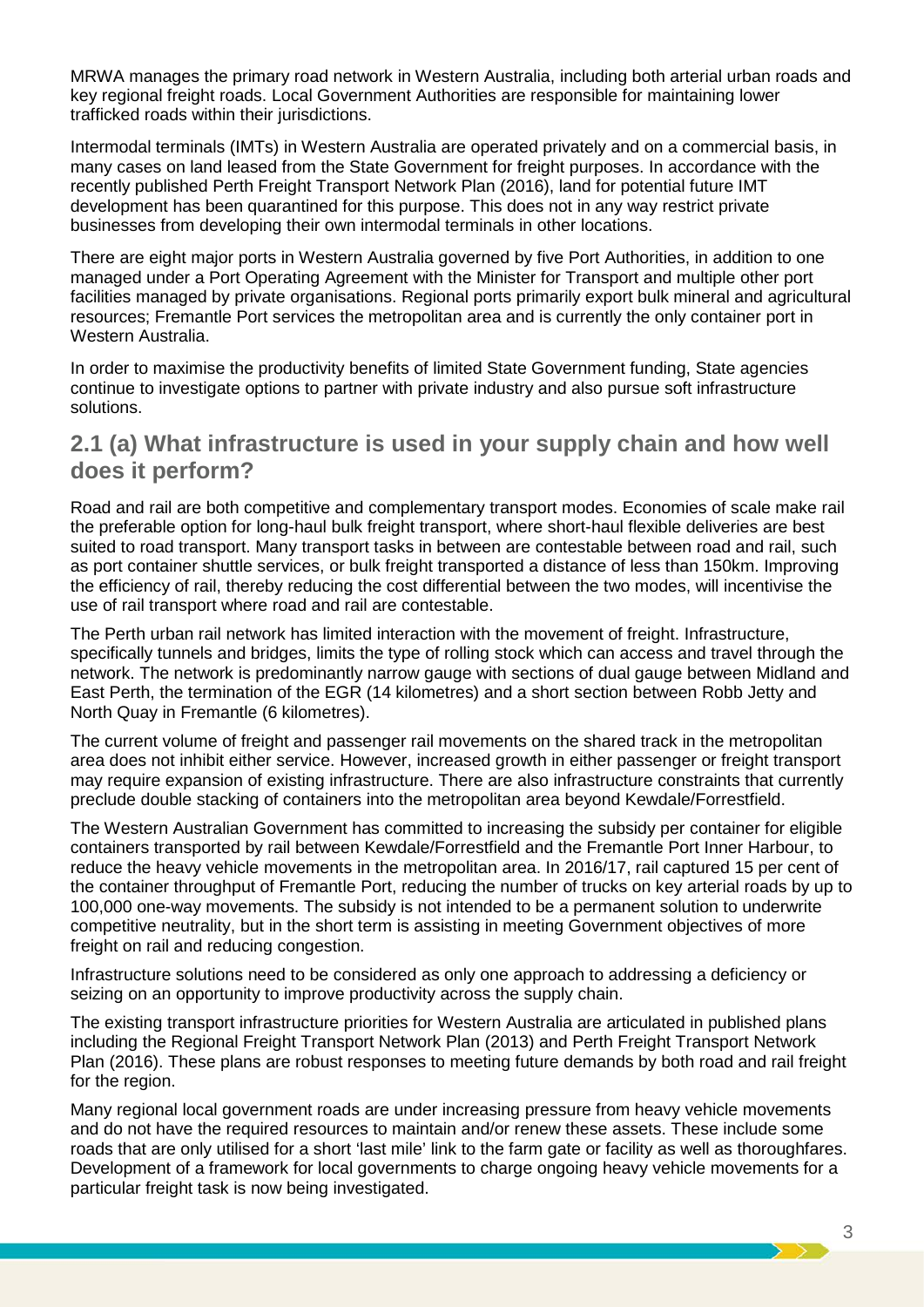**Recommendation**: That 'last mile' roads are considered part of the supply chain and resourcing of improvements and/or maintenance of these roads is investigated.

**Recommendation:** That in the strategic evaluation of proposals for transport infrastructure improvements or developments, any parallel or complementary routes must be taken into account to ensure that scarce public resources are efficiently allocated.

### **2.1 (c) What data gaps are you aware of in relation to Australia's freight and supply chains?**

Whilst rail generally carries more freight by volume, particularly bulk freight over long distances, the road transport industry undertakes a much larger number of trips for smaller volumes. This includes parcel and grocery deliveries as well as last mile container movements and palletised goods. Given the significant number of road freight transporters (estimated at 42,000 in the National Transport Commission's Who Moves What Where 2016 report), including a large number of owner-drivers, these movements are difficult to track.

Whilst there is some aggregated data available nationally, there is still an incomplete understanding of where freight moves to, and which routes are utilised. The Western Australian State Government is currently preparing a major commercial vehicle survey, which will provide valuable data and insight into what moves where within the Perth metropolitan area and allow an update of data in WA's key transport models. This will also incorporate an establishment survey and specific area freight generator surveys, such as a repeat of the 2011 Container Movement Survey, which will identify origins and destinations and staging points for import/export containers.

However, much better data is required for sound planning and policy development, especially for specific commodities or supply chains in regional areas.

Governments need to be proactive in order to integrate the increasing amount of data into decision making and planning; more importantly, the data needs to be analysed and interpreted in a meaningful way which allows it to add value to these decisions.

**Recommendation**: That specific freight related data sets are identified and regularly updated to inform the planning and development of future transport policy and infrastructure requirements. This work may be incorporated in future programs developed by the National Transport Commission under its project: Supporting good decisions to improve transport productivity.

**Recommendation:** That State and Commonwealth Government departments continue to pursue open data arrangements where practicable and provide resources to analysing data sets to ensure that relevant data adds value to decision making.

### **3.1 Urban growth pressures**

In accordance with Infrastructure Australia's recent report Corridor Protection: Planning and investing for the long term, it has been identified that encroachment of sensitive land uses, particularly housing, along freight routes is becoming more common in increasingly dense residential areas. This often leads to pressure to impose operational restrictions on transport, which reduce the efficiency of the freight network. WA has recently revised the WA Planning Commission's State Planning Policy 5.4, which provides guidance on the type and quality of dwellings built in proximity to freight corridors.

The limited space available for freight transport networks in urban and suburban areas, as well as limited funding available for greenfield developments, require Governments to think smarter about maximising the use of existing infrastructure.

There is growing anecdotal evidence suggesting that increasing numbers of online purchases and small parcel deliveries to dense urban areas or urban workplaces are creating additional freight movements on congested urban roads, which often have limited parking and access for light commercial vehicles. This 'last mile' delivery to final customer contributes to noise, air pollution and congestion, as well as creating conflict with other land uses in the urban environment. Improved technological solutions may permit consolidation of some deliveries to reduce these negative externalities, or it may increase demand.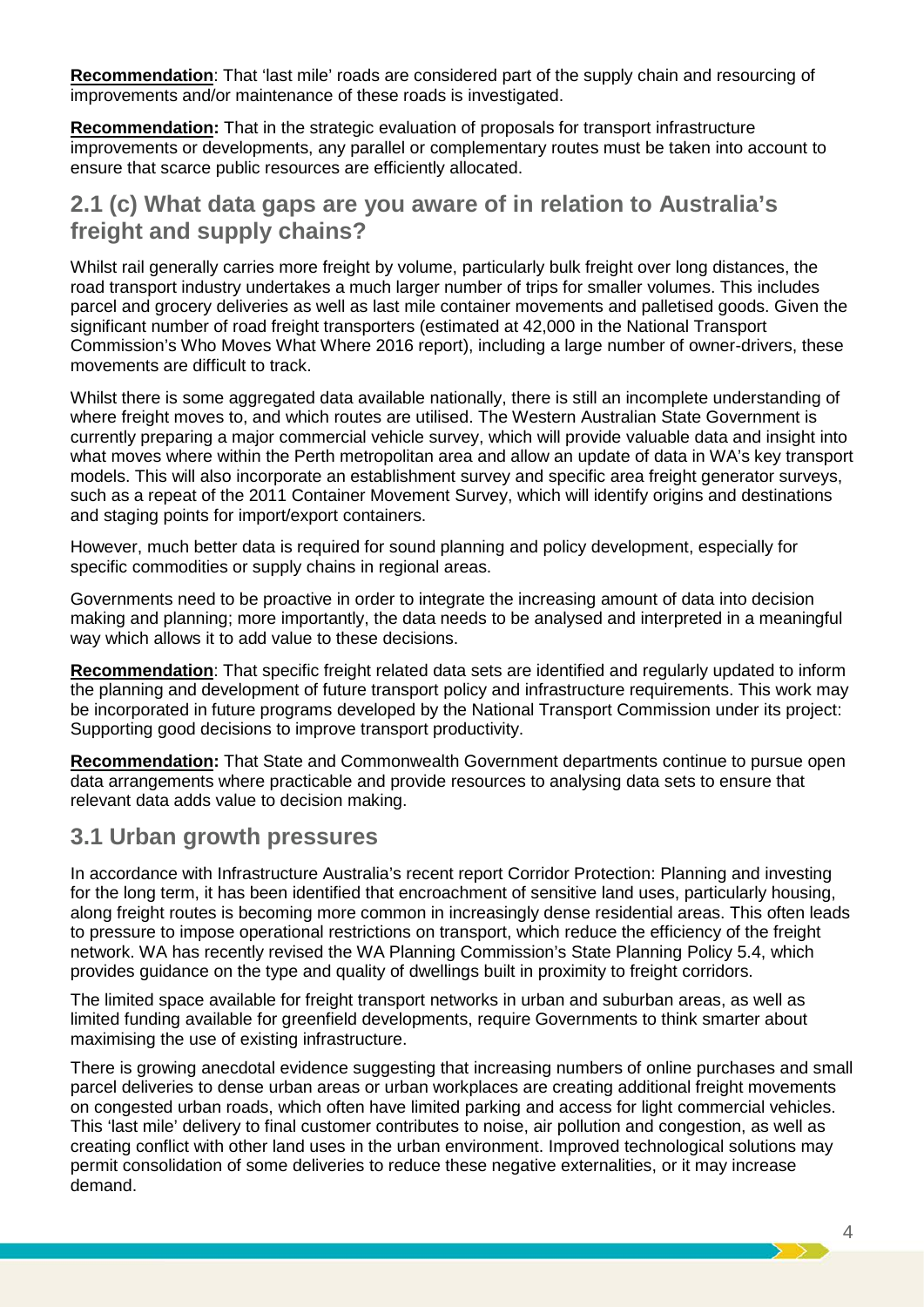It is essential for Governments to prepare for a different future; not just with respect to automation, but also a different economy, emerging business models and changing consumer preferences. These will significantly impact on the urban transport landscape. The rapidly changing end-consumer profile necessitates a more agile and diverse system across the whole supply chain.

**Recommendation**: That the Commonwealth Government broadens its focus from building new infrastructure to removing bottlenecks, sharing transport corridors, reducing truck empty running and other non-infrastructure solutions in order to optimise the use of existing infrastructure and reduce whole of supply chain costs.

**Recommendation**: That all national strategies and planning include alternative futures assessment (or scenarios) to ensure that, as far as is practicable, recommendations and implementation plans are robust.

# **3.2 Port Corridor Pressures – Protecting Land, Sea and Air Connections**

Ports are often located in desirable residential areas, and providing freight access to these precincts is becoming more difficult. Freight corridors need to be identified and adequately protected before urban development renders them inefficient. The efficient operation of the landside freight task must be planned and optimised. New ports should be planned as part of broader industrial precincts that minimise the likelihood of similar conflicts occurring in future. The metropolitan port master planning process currently underway in Western Australia is taking into consideration both port and greater landside planning.

Increasingly larger ships will require a more efficient landside freight movement network that can handle large volumes of freight in a short period of time. This may involve higher productivity vehicles and the use of new technology to improve ship unloading times. Greater flexibility in operating hours would also help in spreading demand over the course of the day and minimising network congestion.

# **3.3 End to end supply chain integration and regulation**

There are references within the Discussion Paper to a B-double being up to 26 metres in length, whereas in Western Australia, a B-double can be 27.5 metres in length.

Western Australia and the Northern Territory do not subscribe to the Heavy Vehicle National Law administered by the National Heavy Vehicle Regulator (NHVR). As a result, WA permits operation of larger, and more efficient, truck configurations and manages a more efficient permit process than those jurisdictions subject to the NHVR. Western Australia's mandate is to promote productivity efficiencies provided there is no detriment to public safety or adverse impact on the road asset. Under the current arrangements, road freight productivity would deteriorate if the NHVR was applied in WA.

Operators are best placed to respond to issues specific to empty containers movements, though consideration also needs to be given to the location of Empty Container Parks and their proximity to the freight supply chain (both road and rail).

Priority also needs to be given to establishing an interoperable train protection and control system to ensure that there are no break-of-gauge issues between rail infrastructure managers.

**Recommendation**: That an assessment is undertaken to compare the different regulatory approaches adopted across Australia and identify best practice in promoting productivity and overall supply chain efficiencies.

**Recommendation**: That the establishment of an interoperable train protection and control system be prioritised with participation from all key rail infrastructure managers.

# **3.5 Changing technology**

The pace of technological change makes planning for transport infrastructure a complex process. Greater use of robotics, drone delivery, automated and connected vehicles and the increasing focus on shared utilisation of vehicles will increasingly impact on the regulatory and infrastructure requirements to govern the future transport task.

 $>$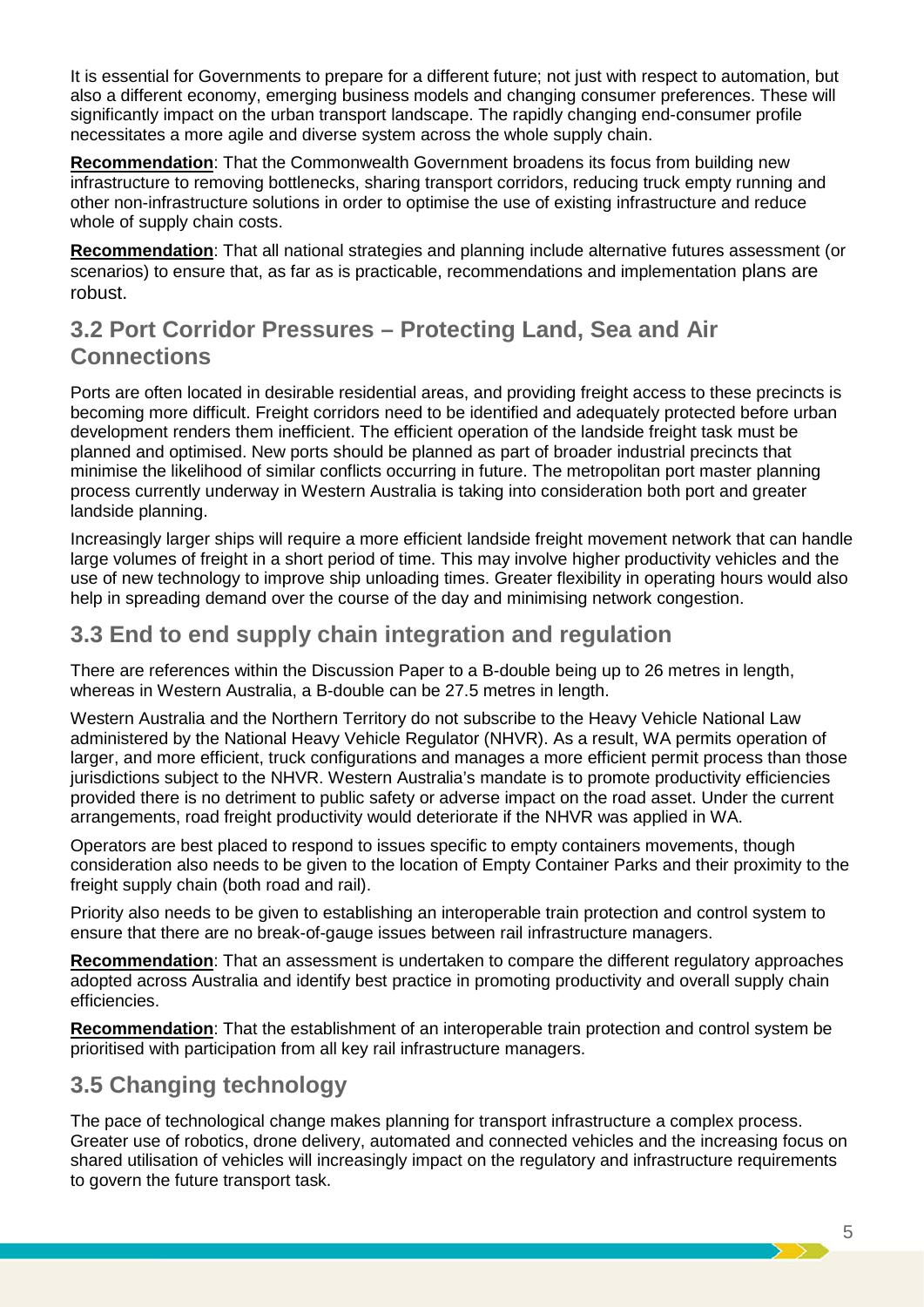In order to best respond to this, greater recognition is needed for soft infrastructure solutions to improve productivity across supply chains. Historically, funding bodies such as Infrastructure Australia have focused on hard infrastructure projects. However, in a technologically advancing economy, such projects may quickly become obsolete and exhaust limited funding sources. Soft infrastructure solutions are generally also more adaptable to contextual changes than hard infrastructure, allowing more flexibility in how to best support the movement of freight in the future.

A well-managed port freight transport supply chain can result in improved operations and greater profitability for business as well as broader road transport benefits that can result in improved environmental and social outcomes for the whole community such as reduced road congestion and emissions and improved road safety.

Progressing initiatives such as the Port Community Systems (PCS) concept to facilitate shared, realtime information on freight movement will be essential for an effective, integrated solution for freight transport. Benefits from a well-established PCS are more efficient and faster port processes, through automation and reduced paperwork. A PCS also offers improved security, cost reduction and potentially more competitiveness for each user. The PCS aims to use industry supply chain information more effectively to improve the use of existing physical infrastructure, such as roads and port facilities, and to improve operational efficiency and productivity within a supply chain. The strategic use of existing infrastructure is a significant issue for both Government and industry, which can ultimately delay the need for major government or industry investments to upgrade key transport infrastructure assets.

#### Autonomous Heavy Vehicle Technology: Case Study

*Main Roads is a member of the Australian Driverless Vehicle Initiative (ADVI) which was established to build momentum in the autonomous vehicle space by exploring the impacts and requirements of this technology in an Australian context. ADVI is a cooperative of members, including government, industry and academia. The economic benefits of automated trucks are already evident in the Pilbara where mining companies have implemented autonomous trucks to move large amounts of ore efficiently and safely on mine sites.* 

*In consultation with ADVI, an opportunity has been identified to undertake a trial of an autonomous heavy vehicle platoon in WA. With an economic incentive to reduce costs, increase productivity and improve road safety, there is strong interest from transport operators in WA to participate in such a trial which is dependent on commitment from technology providers to bring the technology to Australia. ADVI is in discussion with various technology providers and expects to bring the technology to Australia in 2017.*

*The trial will raise awareness and provide insight into the benefits of this new technology. It will inform the development of further trials and the development of Government policy and legislation to ensure accessibility and safety for all road users. The trial is a longer term project and is likely to occur in the first instance on a private mine haul road where the potential safety risks around interaction with other vehicles can be tightly managed.*

**Recommendation**: That criteria to assess projects for Commonwealth funding give appropriate weighting to encourage soft infrastructure projects.

**Recommendation**: That strong support be given to the development of port PCS; in the first instance, supporting the proposed PCS pilot project in South Australia, with an expectation that this type of approach could be adopted in due course across jurisdictions.

# **Productivity, pricing and charging**

It is important to make the most of the existing network and identify ways to increase efficiency, especially at a time when the State budget is constrained. This can be achieved through a range of key strategies including:

- encouraging the use of larger, more efficient heavy vehicles on appropriate routes, bearing in mind potential impacts on freight rail services;
- upgrading a select number of restricted access vehicle routes to enhance safety and productivity;